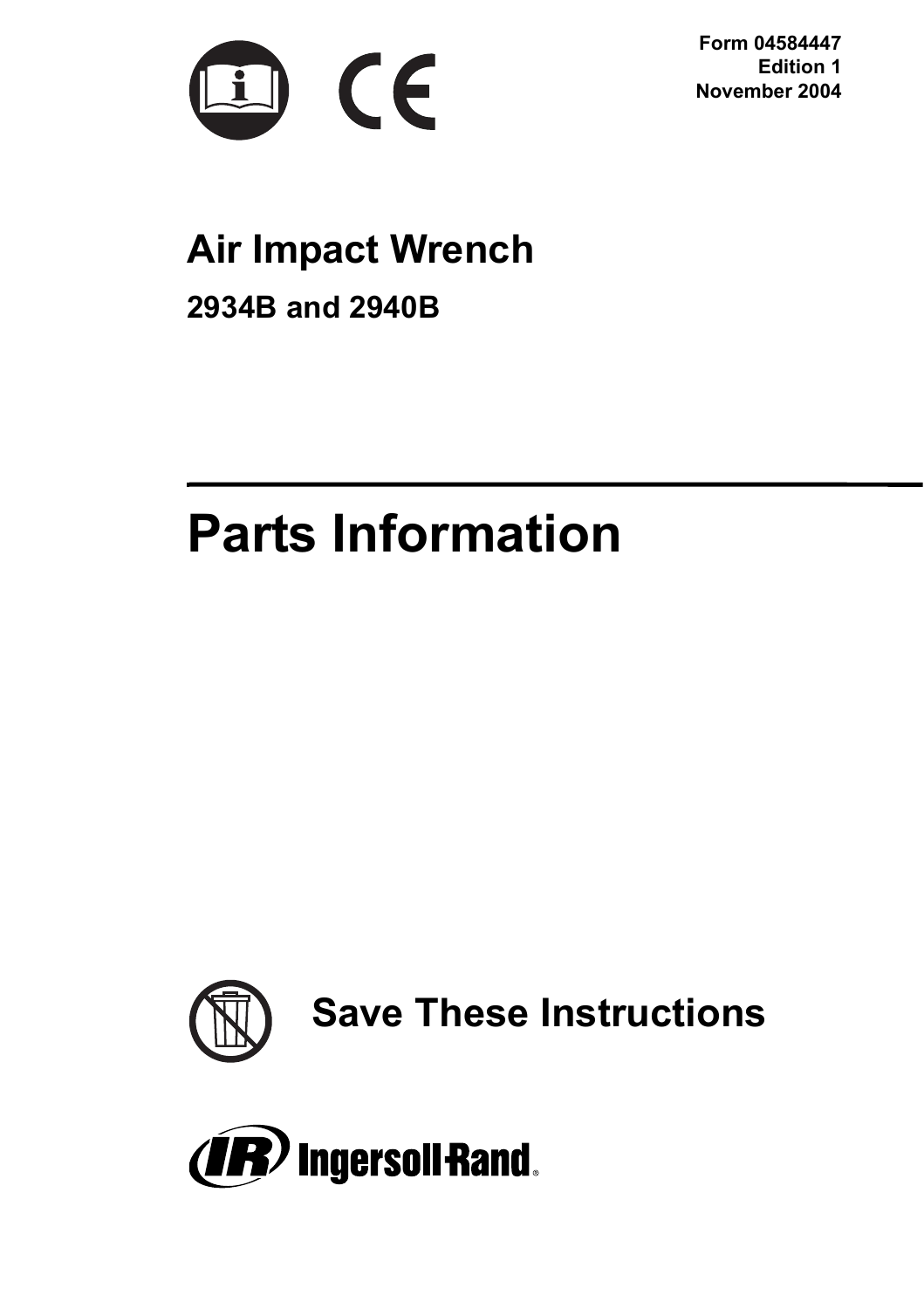

(Dwg. TPA1333-3)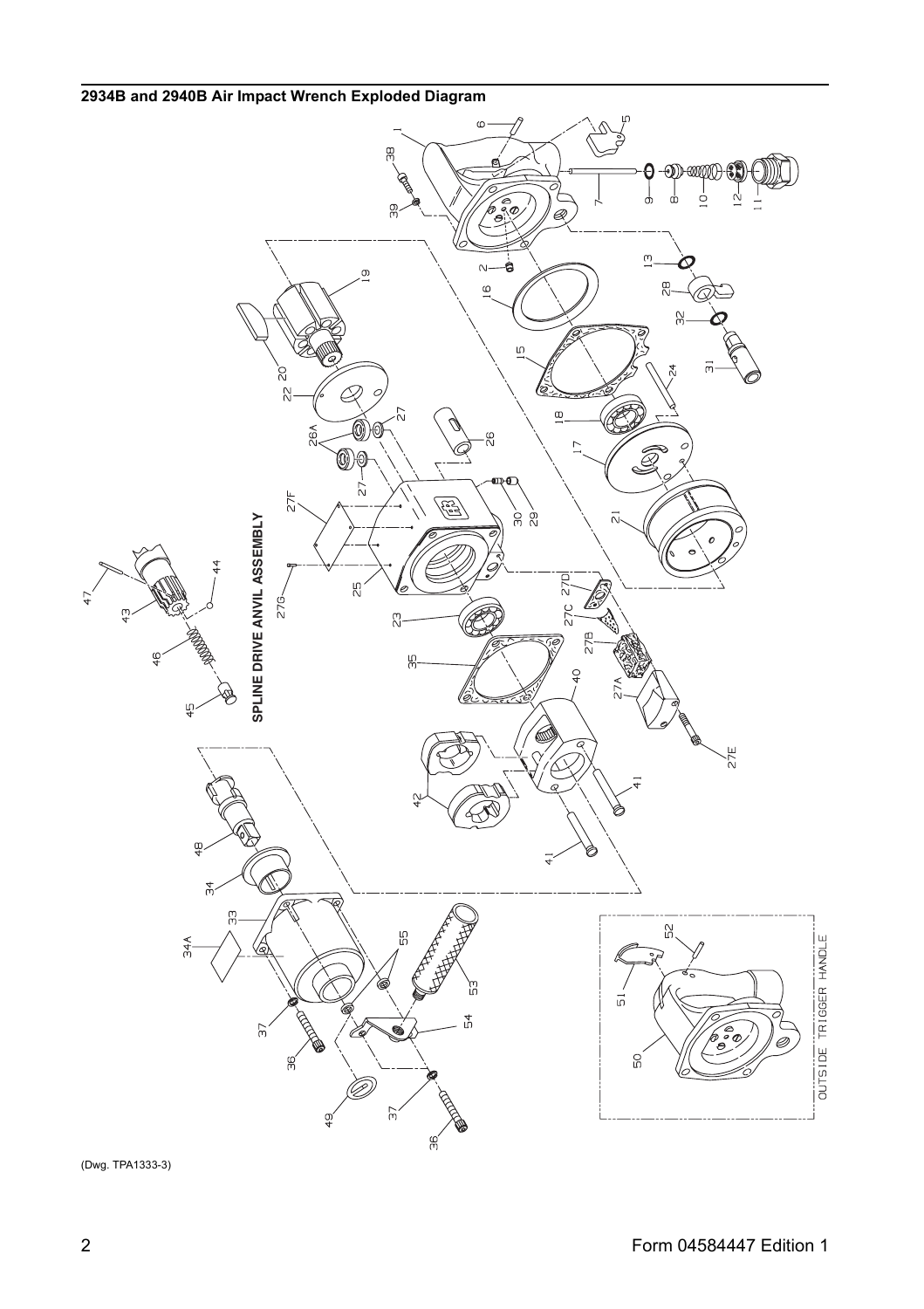|           | Item            | <b>Part Description</b>        | Part Number  | Item             | <b>Part Description</b>                    | Part Number |
|-----------|-----------------|--------------------------------|--------------|------------------|--------------------------------------------|-------------|
|           | 1               | Inside Trigger Handle Assembly | 2934-A92A    |                  | Oversize Hammer Case Bushing               |             |
|           | $\overline{2}$  | <b>Grease Fitting</b>          | 130SR-188    |                  | .005" oversize                             | 293-641-5   |
|           | 5               | Trigger                        | 834-93A      |                  | .010" oversize                             | 2934-641-10 |
|           | 6               | <b>Trigger Pin</b>             | 534-265      |                  | .015" oversize                             | 2934-641-15 |
|           | 7               | Throttle Valve Plunger         | 2934-302     | 35<br>$\ddagger$ | Hammer Case Gasket                         | 2934-36     |
|           | 8               | <b>Throttle Valve Assembly</b> | 2934-A50     | 36               | Hammer Case Cap Screw (4)                  | 834-638     |
| t٠        | 9               | Throttle Valve Face            | 2934-159     | 37               | Hammer Case Cap Screw Lock Washer (4)      | 34U-58      |
| Ŧ         | 10              | Throttle Valve Spring          | 834-51       | 38               | Handle Cap Screw (4)                       | 510-638     |
|           | 11              | Straight Inlet                 | 845-565      | 39               | Handle Cap Screw Lock Washer (4)           | 8U-58       |
| $\dagger$ | 12              | Air Strainer Screen            | 434-61       | 40               | Hammer Frame Assembly                      |             |
| ţ.        | 13              | Reverse Valve Seal             | R00BR-210    |                  | for 2934B                                  | 2934-A703   |
| t٠        | 15              | <b>Handle Gasket</b>           | 2934-283     |                  | for 2940B                                  | 2940-A703   |
|           | 16              | Motor Clamp Washer             | 2934-207     | 41               | Hammer Pin (2)                             |             |
|           | 17              | Rear End Plate                 | 2934-12      |                  | for 2934B                                  | 2934-704    |
| t         | 18              | Rear Rotor Bearing             | 508-97       |                  | for 2940B                                  | 2940-704    |
|           | 19              | Rotor                          |              | 42               | Hammer (2)                                 |             |
|           |                 | for 2934B                      | 2934-53      |                  | for 2934B                                  | 2934-724    |
|           |                 | for 2940B                      | 2940-53      |                  | for 2940B                                  | 2940-724    |
| t٠        | 20              | Vane Packet (set of 6 Vanes)   |              | 43               | Spline Drive Anvil Assembly                |             |
|           |                 | for 2934B                      | 2934-42-6    |                  | for 2934B                                  | 2934-A526   |
|           |                 | for 2940B                      | 2940-42-6    |                  | for 2940B                                  | 2940-A526   |
|           | 21              | Cylinder                       |              | 44               | Socket Retaining Ball                      | D04-280     |
|           |                 | for 2934B                      | 2934-3       | 45               | Retaining Ball Plunger                     | 845-230     |
|           |                 | for 2940B                      | 2940-3       | 46               | Retaining Plunger Spring                   | 2940-231    |
|           | 22              | <b>Front End Plate</b>         | 2934-11      | 47               | Plunger Retaining Pin                      | 845-128     |
| t         | 23              | <b>Front Rotor Bearing</b>     | 810-97       | 48               | 1" Square Drive Anvil Standard Length      |             |
|           | 24              | <b>Cylinder Dowel</b>          |              |                  | for 2934B                                  | 2934-726    |
|           |                 | for 2934B                      | 2934-98      |                  | for 2940B                                  | 2940-726    |
|           |                 | for 2940B                      | 2940-98      |                  | 6" Extended Length                         |             |
|           | 25              | Motor Housing Assembly         |              |                  | for 2934B                                  | 2934-314-6  |
|           |                 | for 2934B                      | 2934-A40A    |                  | for 2940B                                  | 2940-314-6  |
|           |                 | for 2940B                      | 2940-A40     | 49               | <b>Socket Retainer</b>                     | RR10015S    |
|           | 26              | <b>Reverse Valve Bushing</b>   | 2934-330S    | 50               | Outside Trigger Handle Assembly            | 2934-A1     |
| t٠        | 26A             | Air Port Gasket (2)            | R44H-210A    | 51               | Trigger                                    | 844-78      |
| t         | 27              | Air Port Gasket Retainer (2)   | 2940-200     | 52               | <b>Trigger Pin</b>                         | F02-15      |
|           | 27A             | <b>Exhaust Deflector</b>       | 2934-23A     |                  | Also includes illustrated parts 2,         |             |
|           | 27B             | <b>Exhaust Silencer</b>        | 2940P-311    |                  | 7, 8, 9, 10, 11, 12, and 13                |             |
|           | 27C             | <b>Exhaust Baffle</b>          | 2934-124     | 53               | Dead Handle                                | 834-48      |
|           | 27 <sub>D</sub> | <b>Exhaust Gasket</b>          | 2934-223     | 54               | Dead Handle Bracket                        | 2934-364    |
|           | 27E             | Deflector Screw (2)            | R43F-104     | 55               | Dead Handle Bracket Spacer (2)             | 2934-140    |
|           | 27F             | Nameplate                      |              |                  | Horizontal Hanger                          | 2934-366    |
|           |                 | for 2934B                      | 2934-301     | ٠                | Horizontal Hanger Spacer (2)               | 2934-140    |
|           |                 | for 2940B                      | 2940-301     |                  | Side Spade Handle                          | T15-41      |
|           | 27G             | Nameplate Screw (4)            | C32-302      |                  | Side Spade Handle Stud                     | 534-448     |
|           | 28              | Reverse Lever                  | 2934-658A    | ٠                | Side Spade Handle Stud Nut                 | 107-73A     |
| t         | 29              | Reverse Lock Plunger           | 4U-663B      |                  | Grease Gun                                 | R000A2-228  |
| t         | 30              | Reverse Lock Plunger Spring    | 4U-664       |                  | Tune-up Kit (includes illustrated parts    |             |
|           | 31              | Reverse Valve Assembly         | 2934-A329    |                  | 3, 9, 10, 12, 13, 15, 18, 20, 23, 26A [2], |             |
| t٠        | 32              | Reverse Valve Bushing Seal     | 85H-167      |                  | 27 [2], 27B, 29, 30, 32 and 35)            |             |
|           | 33              | <b>Hammer Case Assembly</b>    |              |                  | for 2934B                                  | 2934-TK3    |
|           |                 | for 2934B                      | 2934-A727    |                  | for 2940B                                  | 2940-TK3    |
|           |                 | for 2940B                      | 2940-A727    |                  | Exhaust Deflector Kit (includes            |             |
|           | 34              | Hammer Case Bushing            | 2934-641     |                  | illustrated parts 27A thru 27E)            | 2934-K23    |
|           | 34A             | Hammer Case Label              |              |                  |                                            |             |
|           |                 | for 2934B and 2940B            | WARNING-2-99 |                  |                                            |             |

# **2934B and 2940B Air Impact Wrench Parts List**

\* Not illustrated.

† Indicates Tune-up Kit part.

• To keep downtime to a minimum, it is desirable to have on hand certain repair parts. We recommend that you stock one (pair or set) of each part indicated by a bullet (•) for every four tools in service.